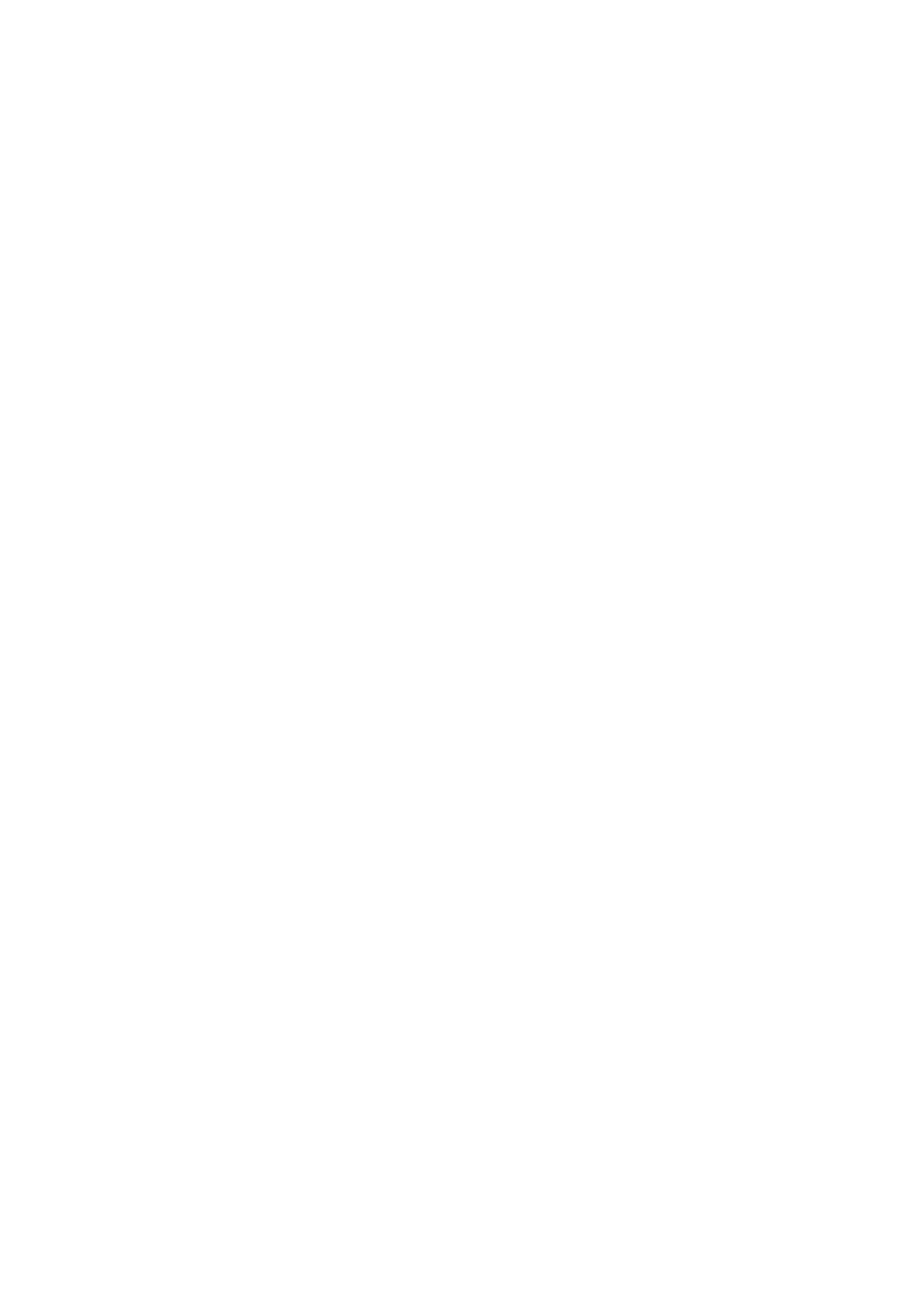

Ellan Vannin

## **ROAD TRAFFIC (AMENDM ENT) ACT 2001**

## **Index**

|                | <b>Section</b>                                                                                                                                       |                       |
|----------------|------------------------------------------------------------------------------------------------------------------------------------------------------|-----------------------|
|                | Road traffic regulation                                                                                                                              | 5                     |
| $\mathbf{1}$   |                                                                                                                                                      |                       |
| $\overline{2}$ |                                                                                                                                                      |                       |
| 3              |                                                                                                                                                      |                       |
| 4              |                                                                                                                                                      |                       |
| 5              |                                                                                                                                                      |                       |
| 6              |                                                                                                                                                      |                       |
| 7              |                                                                                                                                                      |                       |
| 8              |                                                                                                                                                      |                       |
| 9              |                                                                                                                                                      |                       |
| 10             |                                                                                                                                                      |                       |
|                | Motor vehicles and trailers<br><u> 1989 - Johann Barbara, martin amerikan basar dan berasal dan berasal dalam basar dalam basar dalam basar dala</u> | 7                     |
| 11             |                                                                                                                                                      |                       |
| 12             |                                                                                                                                                      |                       |
| 13             |                                                                                                                                                      |                       |
| 14             |                                                                                                                                                      |                       |
| 15             |                                                                                                                                                      |                       |
| 16             |                                                                                                                                                      |                       |
|                | Driver licensing<br><u> 1980 - Johann Barn, mars ann an t-Amhain Aonaich an t-Aonaich an t-Aonaich ann an t-Aonaich ann an t-Aonaich</u>             | 8                     |
| 17             |                                                                                                                                                      |                       |
|                | Vehicle licensing and registration                                                                                                                   | $\boldsymbol{\delta}$ |
| 18             |                                                                                                                                                      |                       |
| 19             |                                                                                                                                                      |                       |
| 20             | [Inserts section 12A in the Licensing and Registration of Vehicles Act 1985]9                                                                        |                       |
|                | Motor insurance<br><u> 1989 - Johann John Stone, markin fizik eta idazlea (h. 1989).</u>                                                             | 9                     |
| 21             |                                                                                                                                                      |                       |
|                | Highways                                                                                                                                             | 9                     |
| 22             |                                                                                                                                                      |                       |
| 23             | [Amends section 2 of the Highways Act 1986, by inserting                                                                                             |                       |
|                |                                                                                                                                                      |                       |

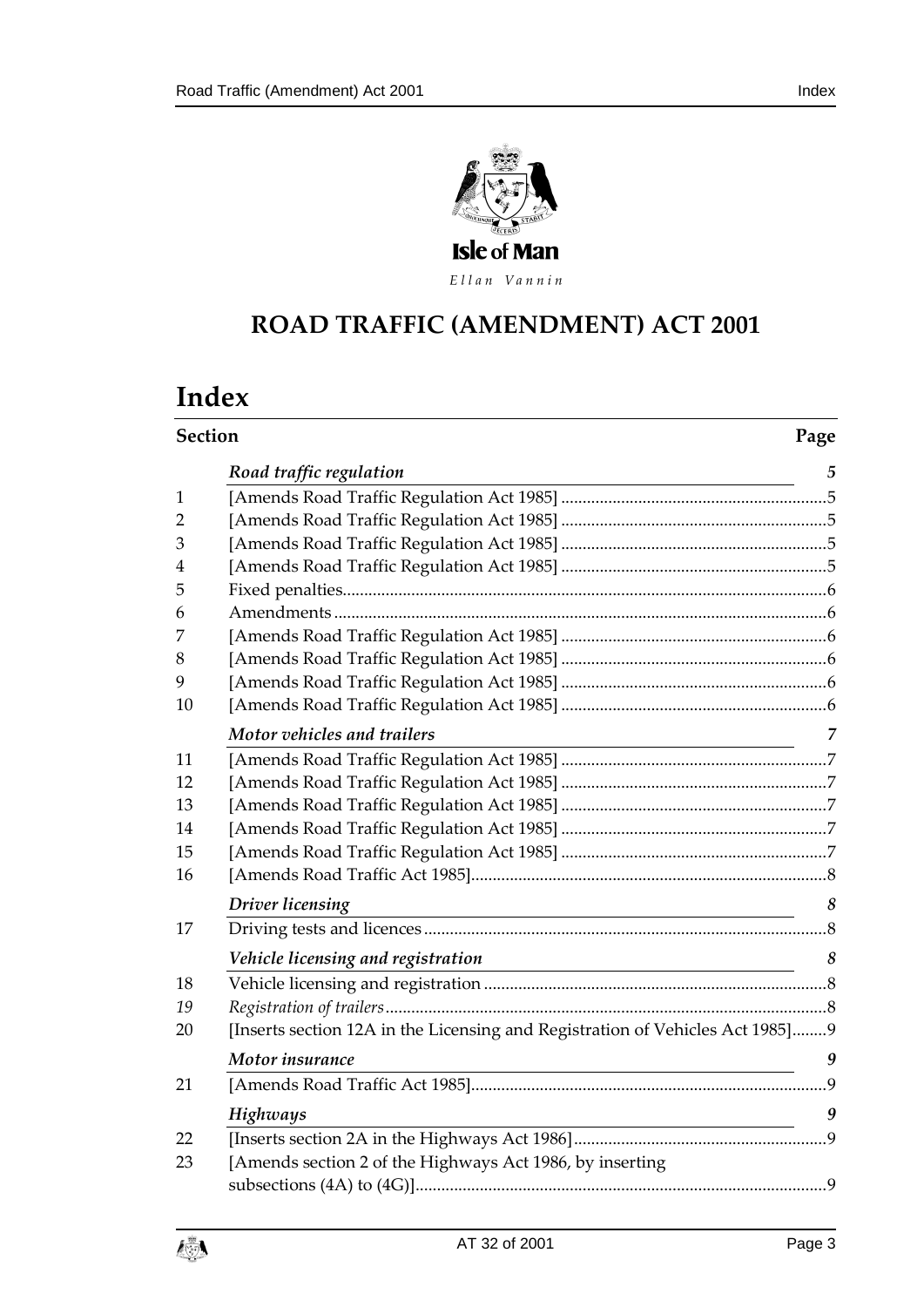| 24                                 |                                                                           |    |  |
|------------------------------------|---------------------------------------------------------------------------|----|--|
| 25                                 |                                                                           |    |  |
| 26                                 |                                                                           |    |  |
| 27                                 |                                                                           |    |  |
| 28                                 |                                                                           |    |  |
| 29                                 |                                                                           |    |  |
| 30                                 |                                                                           |    |  |
| 31                                 | [Amends section 82 of the Highways Act 1986 by adding subsection (6)]  13 |    |  |
| 32                                 |                                                                           |    |  |
| 33                                 | [Inserts section 106A and preceding heading in the Highways Act 1986]13   |    |  |
|                                    | Supplemental                                                              | 13 |  |
| 34                                 |                                                                           |    |  |
|                                    | <b>SCHEDULE 1</b>                                                         | 15 |  |
|                                    | DRIVING TESTS AND LICENCES - AMENDMENTS OF ROAD TRAFFIC ACT               |    |  |
| 1985                               |                                                                           | 15 |  |
|                                    |                                                                           |    |  |
|                                    | <b>SCHEDULE 2</b>                                                         |    |  |
|                                    | CYCLE-PATHS AND BRIDLE-PATHS                                              |    |  |
|                                    | <b>SCHEDULE 3</b>                                                         | 16 |  |
|                                    | <b>ENACTMENTS REPEALED</b>                                                |    |  |
|                                    | <b>ENDNOTES</b>                                                           | 17 |  |
| <b>TABLE OF ENDNOTE REFERENCES</b> |                                                                           |    |  |
|                                    |                                                                           |    |  |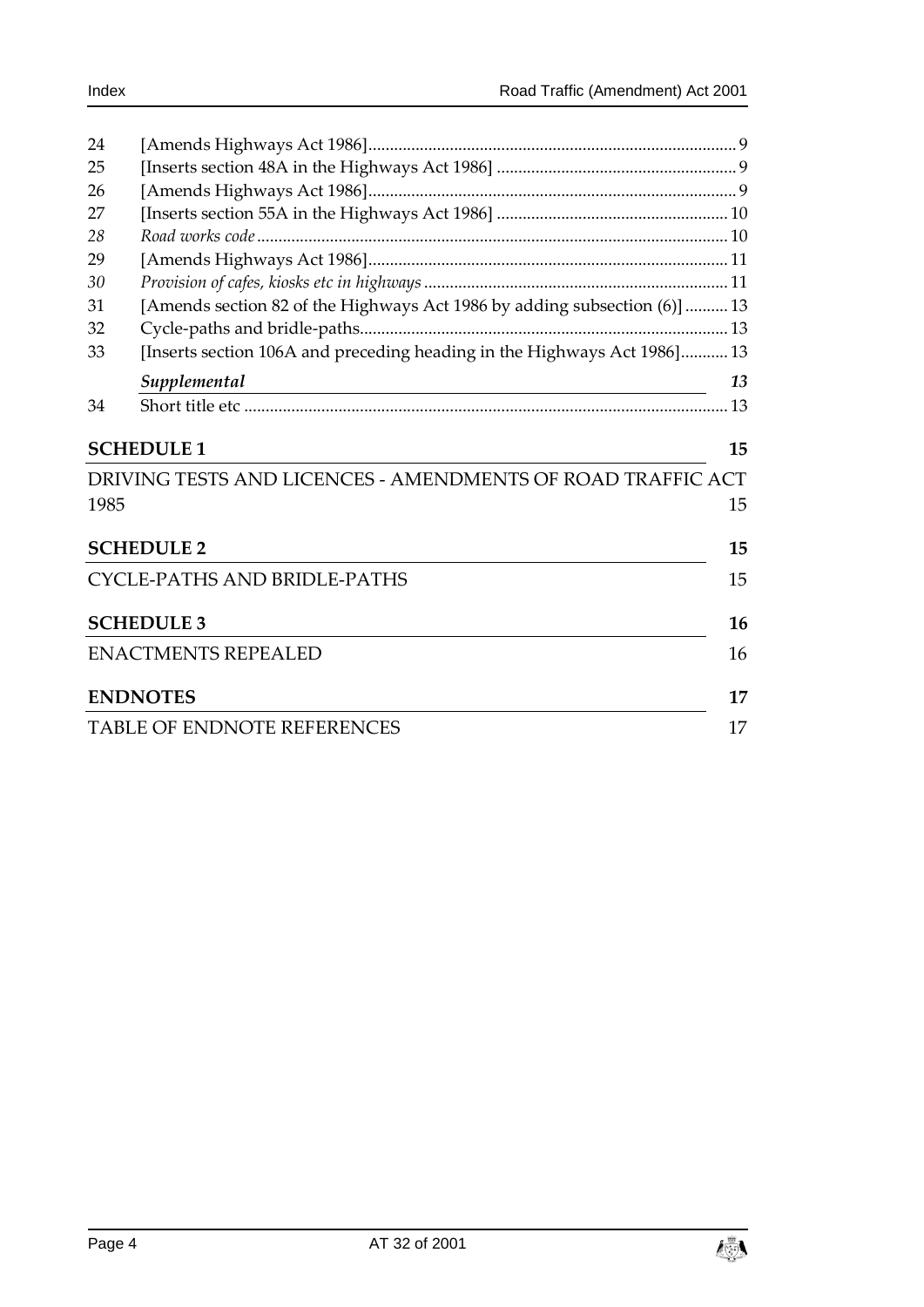

## **ROAD TRAFFIC (AMENDM ENT) ACT 2001**

*Received Royal Assent: 15 October 2001 Passed: 15 October 2001 Commenced: See endnotes*

**AN ACT** to amend the *Road Traffic Act 1985*, the *Road Traffic Regulation Act 1985*, the *Licensing and Registration of Vehicles Act 1985* and the *Highways Act 1986*.

*Road traffic regulation*

## <span id="page-4-1"></span><span id="page-4-0"></span>**1 [Amends Road Traffic Regulation Act 1985]**

- (1) [Amends section 1 of the *Road Traffic Regulation Act 1985* by inserting subsection (3D).]
- (2) [Inserts section 2A in the *Road Traffic Regulation Act 1985*.]

## <span id="page-4-2"></span>**2 [Amends Road Traffic Regulation Act 1985]**

- (1) [Inserts section 3A in the *Road Traffic Regulation Act 1985*.]
- (2) [Amends section 4A of the *Road Traffic Regulation Act 1985* by inserting the expression "or 3A" after the expression "section 3".]
- (3) [Amends Schedule 4 to the *Road Traffic Regulation Act 1985* by inserting the entries relating to "Section 3A(10)" and "Section 3A(11)".]

## <span id="page-4-3"></span>**3 [Amends Road Traffic Regulation Act 1985]**

[Amends section 23 of the *Road Traffic Regulation Act 1985* by inserting subsection (2A).]

## <span id="page-4-4"></span>**4 [Amends Road Traffic Regulation Act 1985]**

- (1) [Amends section 28 of the *Road Traffic Regulation Act 1985* by inserting subsections (6A) and (6B).]
- (2) [Amends section 33 of the *Road Traffic Regulation Act 1985* by inserting subsection (4A).]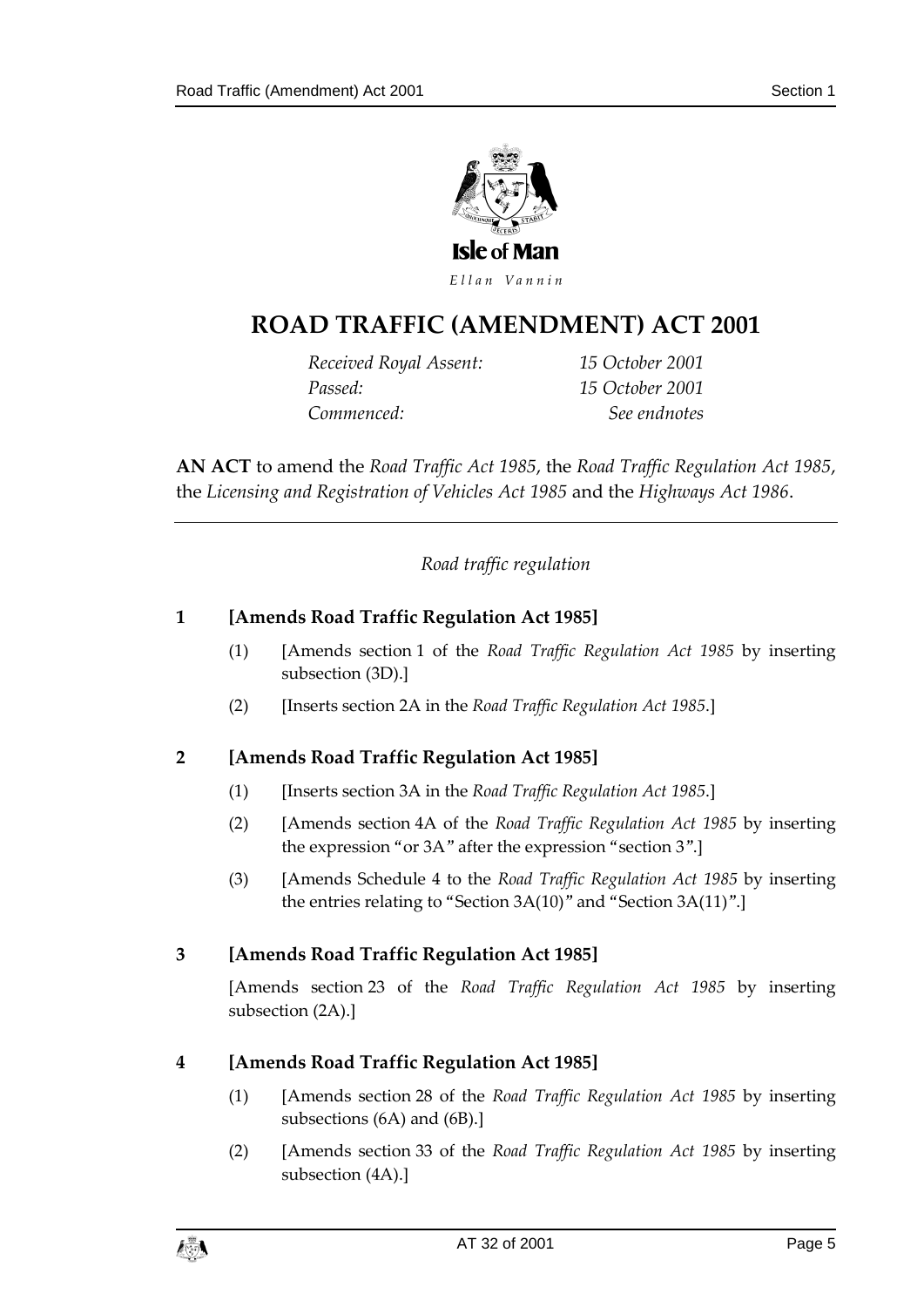(3) [Amends Schedule 4 to the *Road Traffic Regulation Act 1985* by inserting entry relating to "Section 28(6A)".]

## <span id="page-5-0"></span>**5 Fixed penalties**

- (1) [Inserts section 33A in the *Road Traffic Regulation Act 1985*.]
- (2) In Schedule 5A to that Act, the table of fixed penalty offences shall be deemed always to have included a reference to an offence under section 14B(1) of that Act (parking etc. in contravention of designation order).

## <span id="page-5-1"></span>**6 Amendments**

- (1) [Inserts section 58A in the *Road Traffic Act 1985*.]
- (2) [Amends section 74 of the *Road Traffic Act 1985*, as follows: paragraph (a) inserts in subsection  $(3)(b)$  the expression "section  $58A(3)$ ," after the expression "24 $(8)$ ,"; and paragraph  $(b)$  inserts in subsection  $(5)$  the expression "section 58A(1)(a)" after the expression " $6(1)(a)$ ".]
- (3) [Inserts section 32A in the *Highways Act 1986*.]

## <span id="page-5-2"></span>**7 [Amends Road Traffic Regulation Act 1985]**

[Amends section 39(3) of the *Road Traffic Regulation Act 1985* as follows: paragraph (a) substitutes the expression "7, 9 or 15" for the expression "9 or 15"; and paragraph (b) substitutes the expression "25, 28 or 64" for the expression "28 or 64".]

## <span id="page-5-3"></span>**8 [Amends Road Traffic Regulation Act 1985]**

[Amends section 9 of the *Road Traffic Regulation Act 1985* as follows: paragraph (a) substitutes in subsection (1) the words "a person is crossing" for the words from "children" to "crossing"; paragraph (b) substitutes subsection (2)(a); and paragraph (c) omits in subsection (4) the words from "and (c)" onwards.]

Parking

## <span id="page-5-4"></span>**9 [Amends Road Traffic Regulation Act 1985]**

- (1) [Inserts section 79A in the *Road Traffic Act 1985*.]
- (2) [Amends section 74(3)(b) of the *Road Traffic Act 1985* by inserting the expression "section 79A(1)," after the expression "section 58A(3),".]

## <span id="page-5-5"></span>**10 [Amends Road Traffic Regulation Act 1985]**

(1) [ Inserts section 18A in the *Road Traffic Act 1985*.]

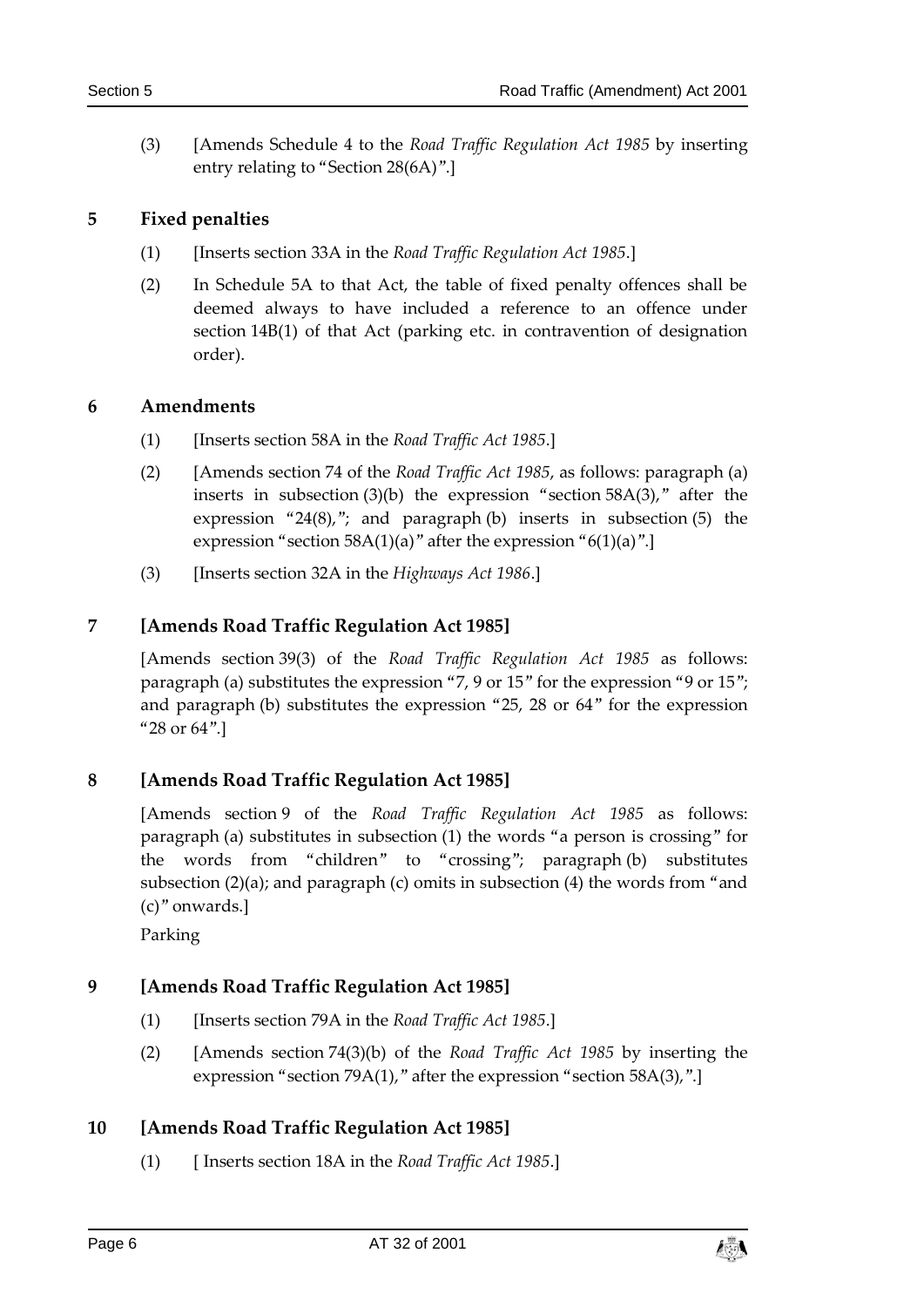- (2) [Amends section 18(3) of the *Road Traffic Act 1985* by inserting the expression "and section 18A" after the words "This section".]
- <span id="page-6-0"></span>(3) [Amends section 19 of the *Road Traffic Act 1985* by substituting the words "involve a danger of injury" for the words "be likely to cause danger".]

#### *Motor vehicles and trailers*

## <span id="page-6-1"></span>**11 [Amends Road Traffic Regulation Act 1985]**

- (1) [Amends Schedule 2 to the *Road Traffic Act 1985* by inserting paragraph 6FA.]
- (2) [Amends Schedule 2 to the *Road Traffic Act 1985* by inserting paragraph 6GA.]
- (3) [Amends Part I of Schedule 6 to the *Road Traffic Act 1985* by inserting the entry relating to Schedule 2, paragraph 6FA(3).]
- (4) [Amends section 48(2) of the *Road Traffic Act 1985* by inserting paragraphs (aa) and (ab).]
- (5) [Amends section 49(2) of the *Road Traffic Act 1985*, by substituting the expression "paragraph 1, 6E or 6FA" for the expression "paragraph 4".]

## <span id="page-6-2"></span>**12 [Amends Road Traffic Regulation Act 1985]**

[Amends Schedule 2 to the *Road Traffic Act 1985* by substituting paragraph 3(3).]

## <span id="page-6-3"></span>**13 [Amends Road Traffic Regulation Act 1985]**

- (1) [Amends Schedule 1 to the *Road Traffic Act 1985* by adding paragraph 4.]
- (2) [Amends Schedule 2 to the *Road Traffic Act 1985* inserting paragraph 6CA.]

#### <span id="page-6-4"></span>**14 [Amends Road Traffic Regulation Act 1985]**

- (1) [Amends paragraph 6I of Schedule 2 to the *Road Traffic Act 1985*, by inserting the expression "or under regulations made under section 13 of the *Licensing and Registration of Vehicles Act 1985*" after the expression "any test, inspection or examination of a motor vehicle under this Part".]
- (2) [Inserts paragraph 6K in Schedule 2 to the *Road Traffic Act 1985*.]

## <span id="page-6-5"></span>**15 [Amends Road Traffic Regulation Act 1985]**

- (1) [Amends section 43 of the *Road Traffic Act 1985* by inserting subsection (2A).]
- (2) [Amends Part I of Schedule 6 to the *Road Traffic Act 1985* by inserting the entry relating to "Section 43(2A)".]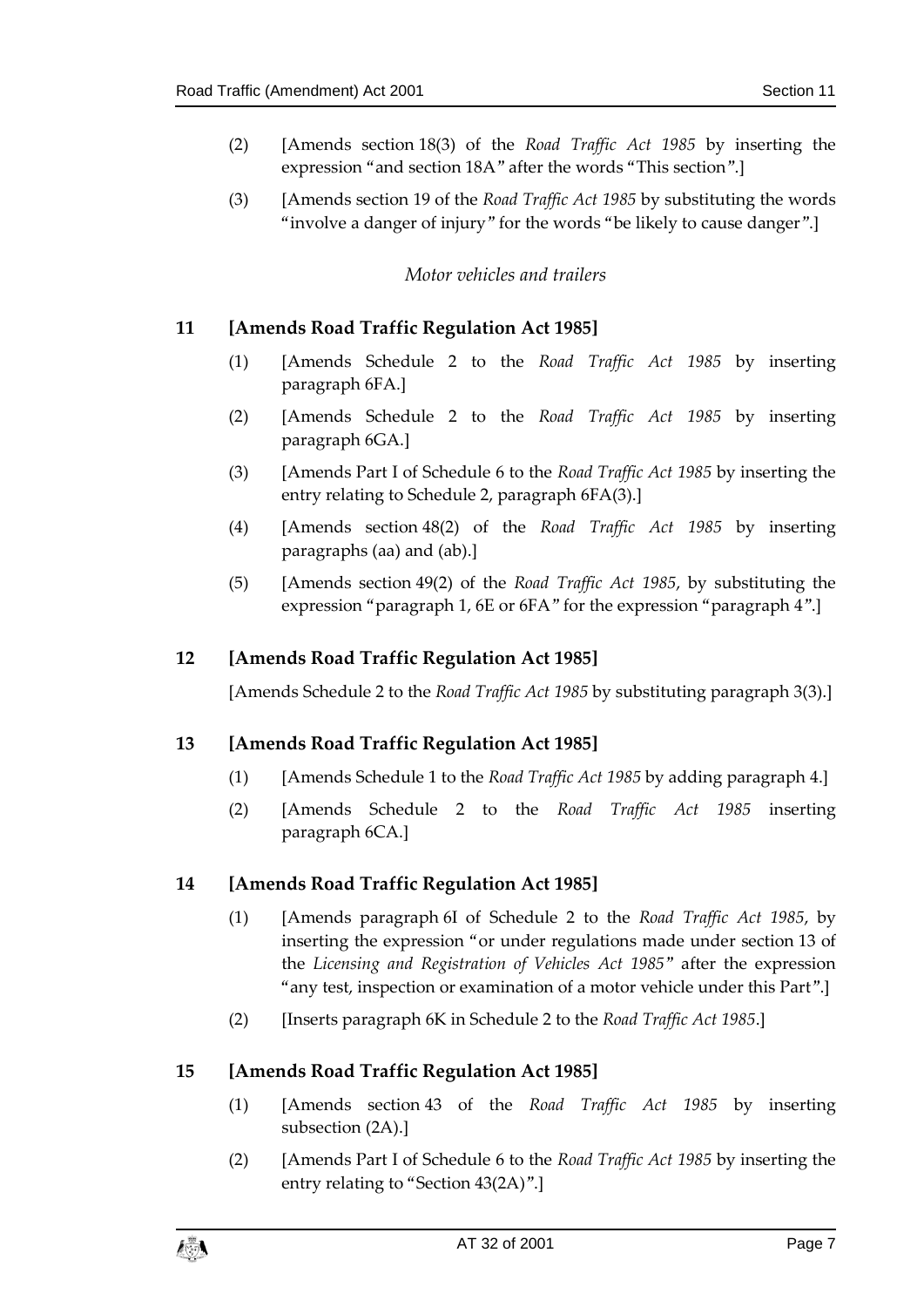### <span id="page-7-0"></span>**16 [Amends Road Traffic Act 1985]**

- (1) [Inserts section 28A in the *Road Traffic Act 1985*.]
- <span id="page-7-1"></span>(2) [Amends Part 1 of Schedule 6 to the *Road Traffic Act 1985* by inserting entry in table.]

#### *Driver licensing*

#### <span id="page-7-2"></span>**17 Driving tests and licences**

<span id="page-7-3"></span>The amendments of the *Road Traffic Act 1985* set out in Schedule 1 shall have effect with respect to driving tests and licences.

#### *Vehicle licensing and registration*

#### <span id="page-7-4"></span>**18 Vehicle licensing and registration**

- (1) The *Licensing and Registration of Vehicles Act 1985* is amended as follows.
- (2) [Amends section 13(1) of the *Licensing and Registration of Vehicles Act 1985* as follows: paragraph (a) amends paragraph (c) by substituting the words "construction, equipment and condition" for the words "construction and equipment"; and paragraph (b) inserts paragraph (ca).]
- (3) [Amends section 13 of the *Licensing and Registration of Vehicles Act 1985* by substituting subsections (2), (3), (4), (5) and (6) for subsection (2).]
- (4) [Amends section 14(2) of the *Licensing and Registration of Vehicles Act 1985* by substituting paragraph (b).]

#### <span id="page-7-5"></span>*19 Registration of trailers*

- *(1) The Licensing and Registration of Vehicles Act 1985 is further amended as follows.*
- *(2) In section 11 (registration marks) —*
	- *(a) in subsection (1), omit "(other than a trailer)"; and*
	- *(b) after subsection (2) insert —*
	- *"(3) This section does not apply to a trailer of a prescribed class or description.".*
- *(3) In section 12 (display of registration marks), after subsection (3) insert —*
	- *"(3A) In relation to a trailer —*
		- *(a) references in this section to the driver shall be construed as references to the driver of the vehicle by which the trailer is being drawn; and*

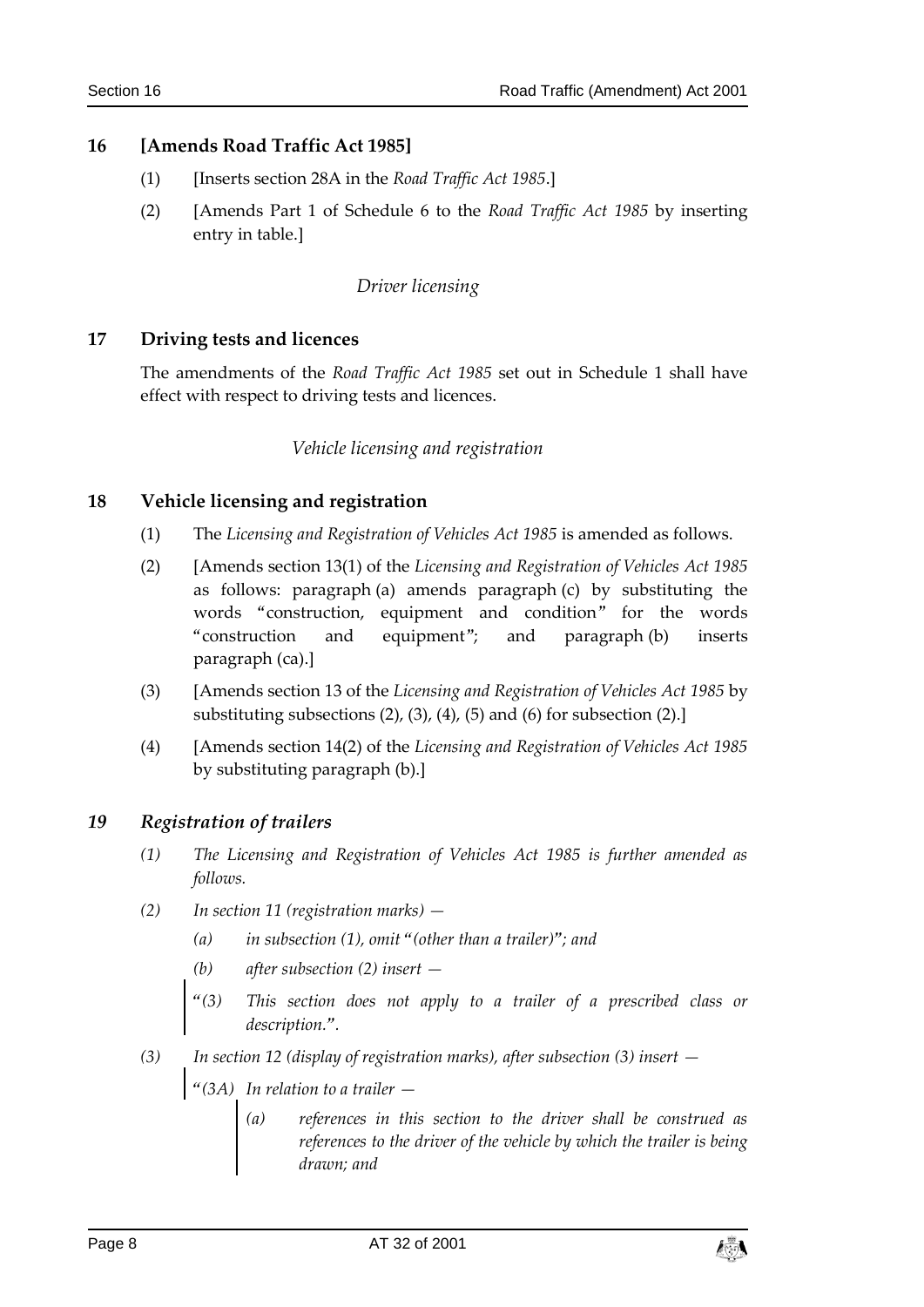- *(b) references to the driving of a vehicle shall be construed as references to the drawing of the trailer."*
- *(4) In section 13(1) (regulations) —*
	- *(a) in paragraph (a), (g) and (j), omit "(other than trailers)"; and*
	- *(b) in paragraph (b), omit "(except in respect of trailers)".* **1**

## <span id="page-8-1"></span><span id="page-8-0"></span>**20 [Inserts section 12A in the Licensing and Registration of Vehicles Act 1985]**

#### *Motor insurance*

## <span id="page-8-2"></span>**21 [Amends Road Traffic Act 1985]**

- (a) [Amends section 20(1) of the *Road Traffic Act 1985* by inserting the words "or other public place" after the words "on a road" and by inserting in paragraph (c) the words "or place" after the word "road".]
- (b) [Amends section 43(1)(b) of the *Road Traffic Act 1985* by inserting the words "or other public place" after the words "on a road".]
- (c) [Amends paragraphs  $1(1)$ ,  $3(3)(a)$  and  $4(4)$  of Schedule 5 to the *Road Traffic Act 1985* by inserting the words "or other public place" after the words "on a road".]

## *Highways*

## <span id="page-8-4"></span><span id="page-8-3"></span>**22 [Inserts section 2A in the Highways Act 1986]**

## <span id="page-8-5"></span>**23 [Amends section 2 of the Highways Act 1986, by inserting subsections (4A) to (4G)]**

## <span id="page-8-6"></span>**24 [Amends Highways Act 1986]**

[Amends section 40 of the *Highways Act 1986* as follows: subsection (2) inserts paragraph (da) in subsection (1); and subsection (3) inserts subsections  $(1A)$ , (1B) and (1C).]

## <span id="page-8-7"></span>**25 [Inserts section 48A in the Highways Act 1986]**

## <span id="page-8-8"></span>**26 [Amends Highways Act 1986]**

- (1) [Inserts paragraph (g) in section 53(2) of the *Highways Act 1986*.]
- (2) [Amends section 55 of the *Highways Act 1986*]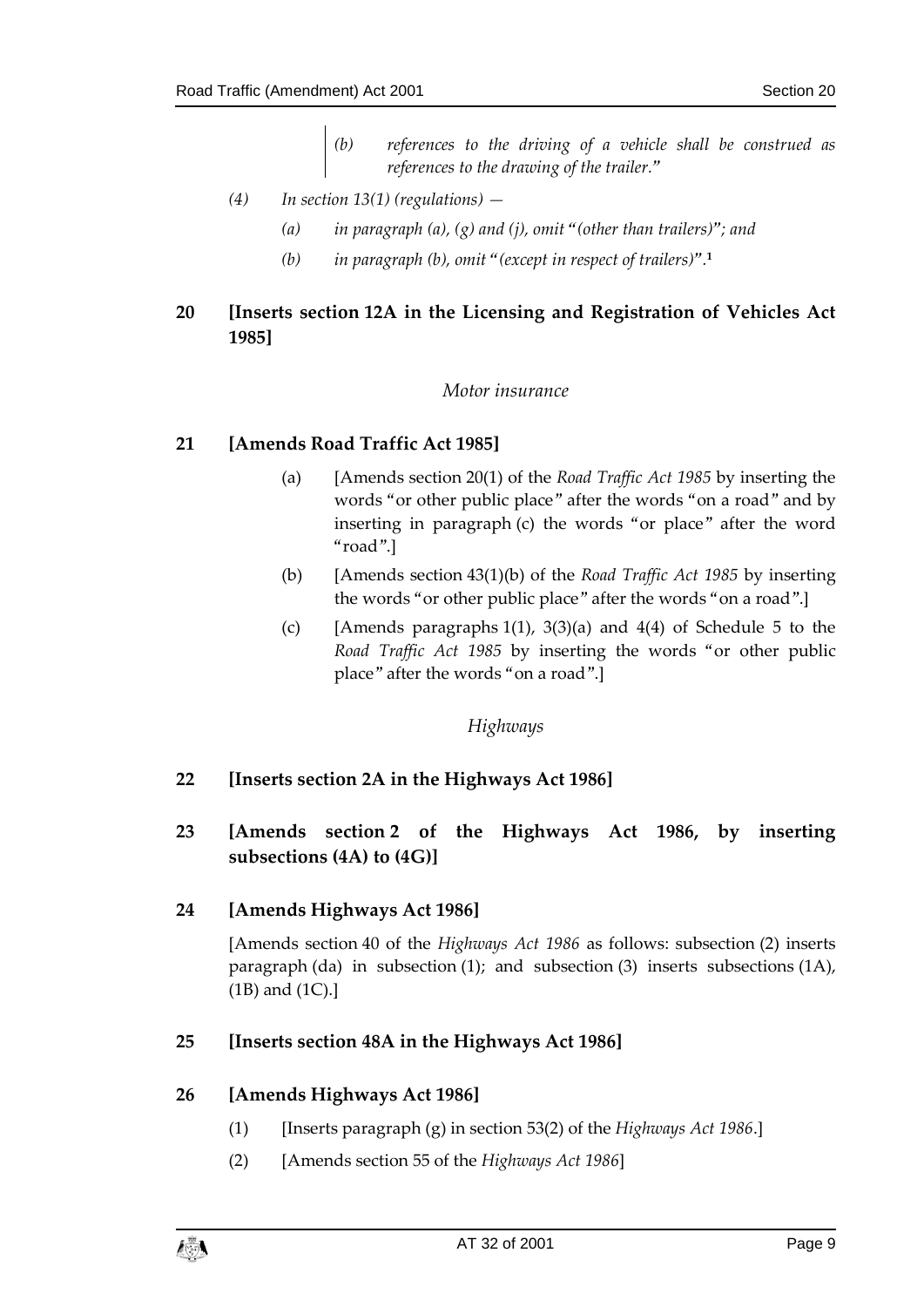- *(a)* [Inserts subsections (1A) and (1B) in section 55 of the *Highways Act 1986*.]
- *(b)* [Substitutes subsection (4) in section 55 of the *Highways Act 1986*.]
- (3) [Amends section 64 of the *Highways Act 1986* by substituting subsection (2) and inserting subsection (2A).]
- (4) [Amends section 65 of the *Highways Act 1986* by inserting subsection (5).]

## <span id="page-9-0"></span>**27 [Inserts section 55A in the Highways Act 1986]**

#### <span id="page-9-1"></span>*28 Road works code*

- *(1) Schedule 4 to the Highways Act 1986 (the road works code) is amended as follows.*
- *(2) After paragraph 2 insert —*

## "Directions as to timing of works

- *2A. (1) If it appears to the Department —*
	- *(a) that proposed road works are likely to cause serious disruption to traffic, and*
	- *(b) that the disruption would be avoided or reduced if the works were carried out only at certain times,*

*the Department may give the undertakers such directions as may be appropriate as to the times when the works may or may not be carried out.*

- *(2) The procedure for giving a direction under sub-paragraph (1) shall be prescribed by regulations.*
- *(3) If the undertakers execute works in contravention of a direction under sub-paragraph (1), they shall be guilty of an offence.*
- *(4) Nothing in this paragraph applies to emergency works.".*
- *(3) After paragraph 9 insert —*

## "Code of practice

*10. (1) The Department may, after consultation with any undertakers appearing to it to be affected, issue or approve for the purposes of this paragraph a code of practice giving practical guidance as to —*

- *(a) the carrying out by undertakers of road works; and*
- *(b) the arrangements to be made by undertakers for controlling traffic on a highway or bridge during the carrying out of road works.*

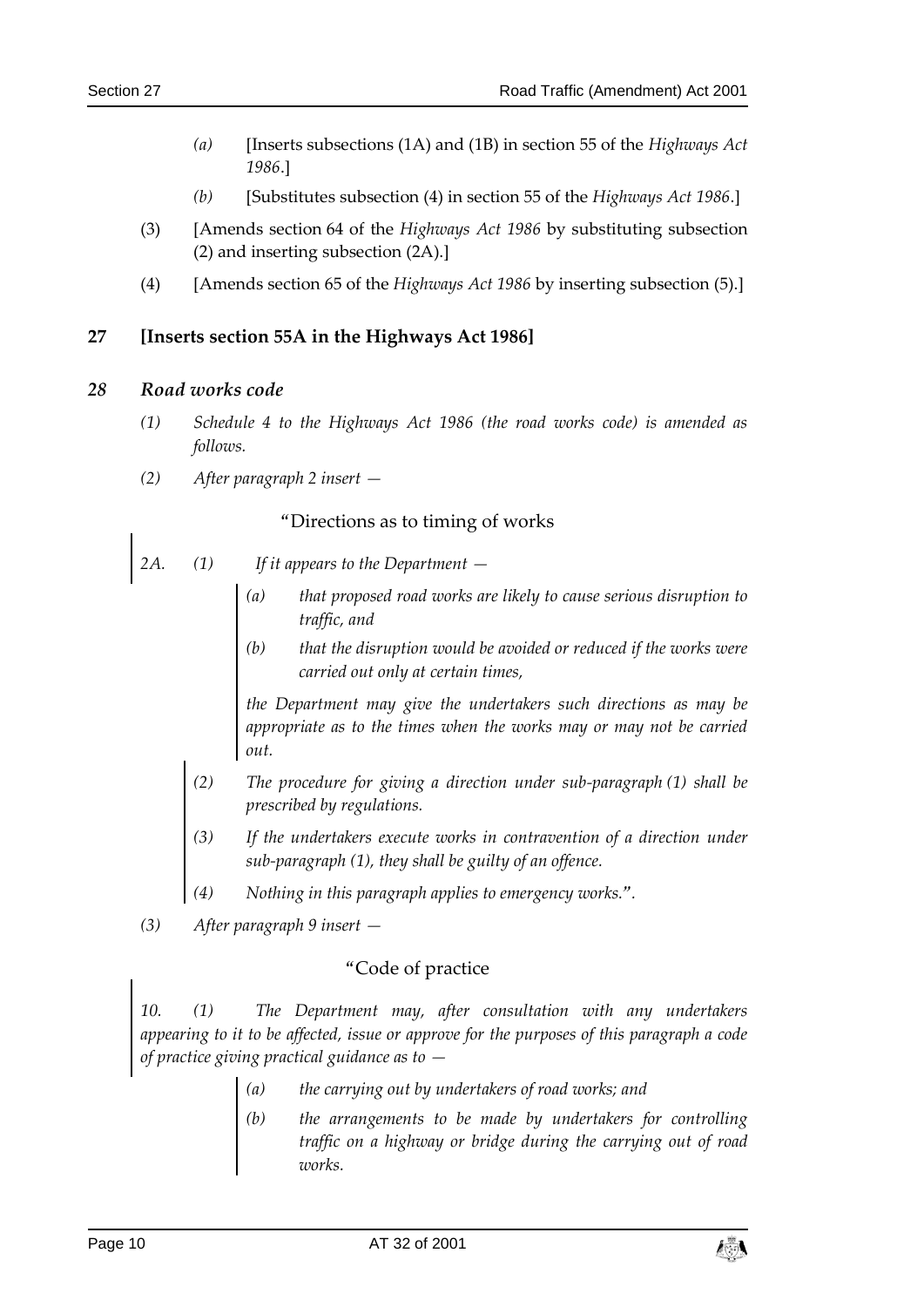- *(2) A code of practice issued or approved under sub-paragraph (1) shall be laid before Tynwald.*
- *(3) A failure on the part of undertakers to observe any provision of a code of practice issued or approved under sub-paragraph (1) shall not of itself render them liable to any proceedings, but in any proceedings before a court or arbitrator —*
	- *(a) any such code shall be admissible in evidence, and*
	- *(b) any provision of the code which appears to the court or arbitrator to be relevant to any question arising in the proceedings shall be taken into account in determining that question.*". **2**

## <span id="page-10-0"></span>**29 [Amends Highways Act 1986]**

- (1) [Inserts section 73A in the *Highways Act 1986*.]
- (2) [Amends section 83(1) of the *Highways Act 1986* by substituting the expression "71(1), 72(5) or 73A(2)" for the expression "71(1) or 72(5)".]

## <span id="page-10-1"></span>*30 Provision of cafes, kiosks etc in highways*<sup>3</sup>

*(1) For section 78 of the Highways Act 1986 substitute —*

## *"78 Provision of cafes, kiosks etc. in highways*

- *(1) The Department may, subject to the provisions of this section, grant a licence to any person —*
	- *(a) to provide on any part of a highway facilities for refreshment, and for that purpose to place there any necessary furniture; or*
	- *(b) to place on any part of a highway kiosks, showcases or other similar structures for the sale of articles, the display of articles for sale or the display of posters.*
- *(2) No facilities shall be provided, and no furniture or structure shall be placed, in a highway in pursuance of a licence under this section so as —*
	- *(a) to obstruct a carriageway forming part of the highway;*
	- *(b) to prevent access to any land or premises or any other highway from the highway;*
	- *(c) to prevent the passage of pedestrians along any footway forming part of the highway;*
	- *(d) to prevent the Department from carrying out any works of maintenance of the highway; or*
	- *(e) to prevent statutory undertakers from having access to any apparatus of theirs under, in, on, over, along or across the highway, or to interfere with any such apparatus.*
- *(2) In this section and section 78A —*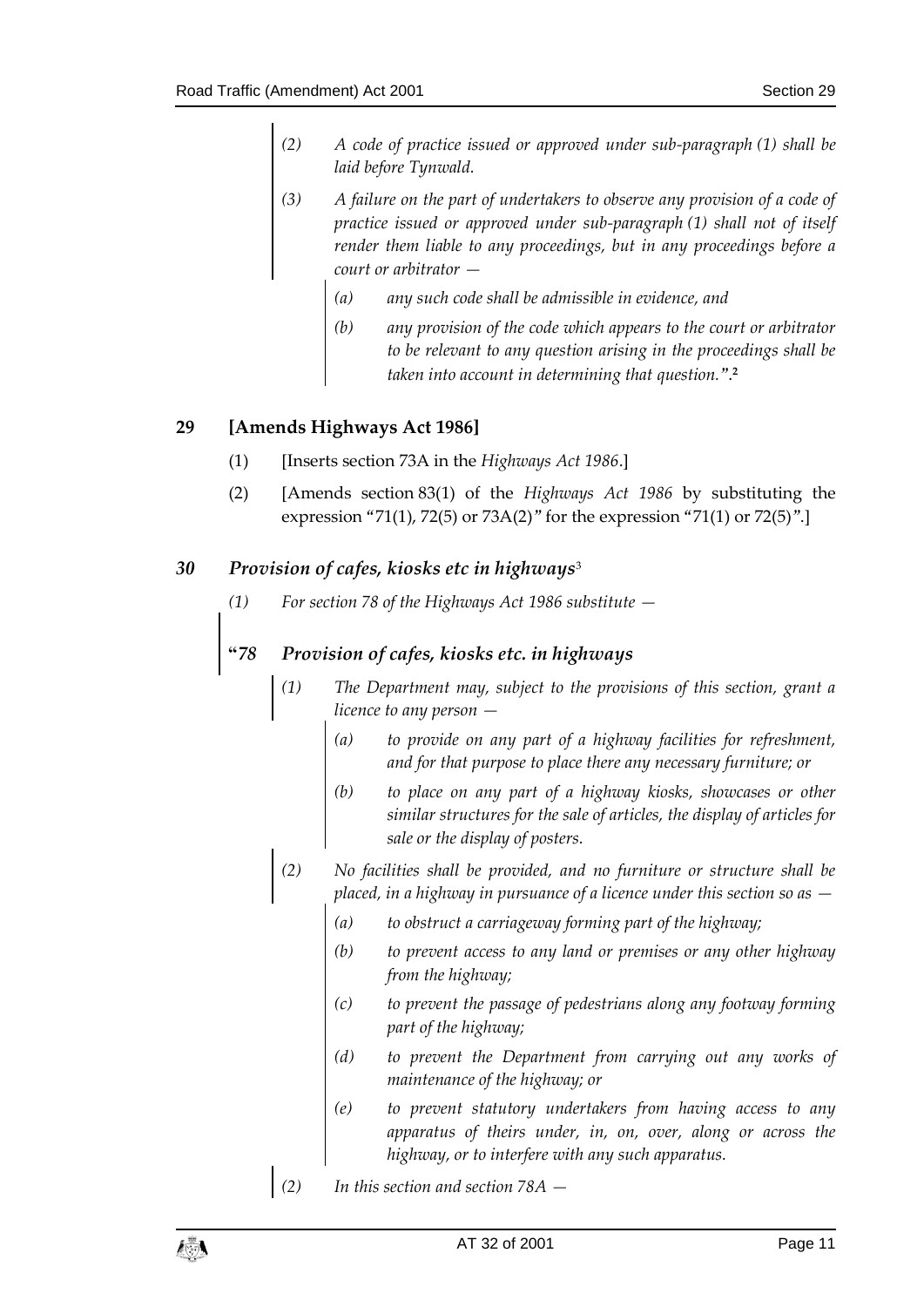*"the licensee" means the person to whom a licence under this section is granted, and includes a person to whom such a licence is assigned or the owner*  for the time being of premises to which such a licence is annexed *pursuant to section 78A(3)(a) or (b), as the case may be;*

*"statutory undertakers" includes the body exercising any functions under Parts 1 and 2 of the Sewerage Act 1999*. **4**

## *78A Provision of cafes, kiosks etc - supplemental(0)*

- *(1) Subject to subsection (2), a licence under section 78 shall include such conditions as the Department may consider appropriate.*
- *(2) No fine, rent or other sum of money shall be payable in respect of a licence under this section except —*
	- *(a) a reasonable sum in respect of the legal or other expenses incurred in connection with the grant of the licence; and*
	- *(b) an annual charge of a reasonable amount for the administration of the licence;*

*but where the Department is the owner of the land on which a highway*  is situated, nothing in this subsection affects the right of the Department *as such owner to grant to any person, for such consideration as it thinks fit, the right to place anything in or under that land.*

- *(3) A licence under section 78 may be granted —*
	- *(a) subject to a condition prohibiting assignment thereof, or permitting assignment subject to such conditions as may be specified therein; or*
	- *(b) to a person as owner of premises fronting the highway and his successors in title, and providing for the licence to be annexed to the premises and for any conditions therein to bind the owner for the time being of the premises.*
	- *(4) A licence under section 78 shall not be granted for a period exceeding 3 years from the date thereof.*
	- *(5) If on the expiry of a licence under section 78 an application by the holder of that licence is pending for the grant of a new licence to replace that licence, that licence shall continue in force until the application is disposed of or withdrawn.*
	- *(6) If any condition contained in a licence under section 78, or any provision of section 78(2) in relation to such a licence, is contravened, the Department or any statutory undertakers affected may carry out any works necessary to remedy such contravention, and may recover from the licensee any expenses reasonably incurred by them in so doing.*
	- *(7) Before granting a licence under section 78 the Department shall —*

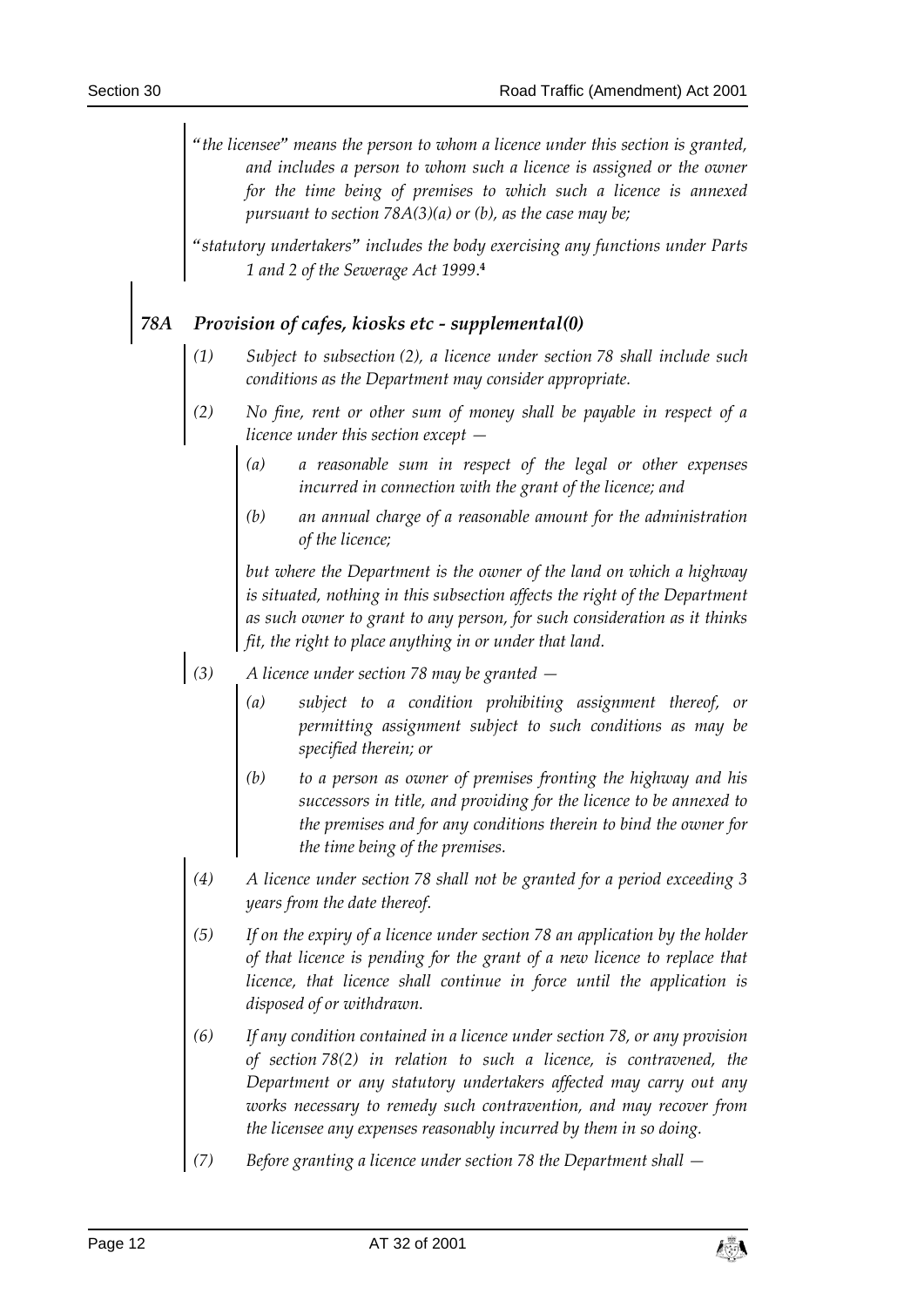- *(a) consult the local authority in whose district the highway is situated;*
- *(b) consult any statutory undertakers whose apparatus is under, in, on, over, along or across the part of the highway affected by the proposal;*
- *(c) publish in one or more newspapers published and circulating in the Island a notice —*
	- *(i) giving particulars of the licence sought; and*
	- *(ii) stating that objections or representations as to the grant of the licence, or as to any condition to be included therein, may be made in writing to the Department within a period of 28 days from the date on which the notice is first published;*
- *(d) maintain a like notice in a conspicuous position in the highway for the whole of the said period; and*
- *(e) consider any objections or representations made as mentioned in paragraph (c).".*
- (2) *Any licence granted by a local authority under the said section 78 before the coming into operation of this section shall be treated as a licence granted by the Department of Infrastructure, and any reference in such a licence to the local authority shall be construed as a reference to the Department.***<sup>5</sup>**

## <span id="page-12-0"></span>**31 [Amends section 82 of the Highways Act 1986 by adding subsection (6)]**

## <span id="page-12-1"></span>**32 Cycle-paths and bridle-paths**

- (1) The amendments of the *Highways Act 1986* specified in Part 1 of Schedule 2 shall have effect for the purpose of enabling cycle-paths and bridlepaths to be created.
- (2) The amendment of the *Road Traffic Act 1985* specified in Part 2 of Schedule 2 shall have effect for the purpose of restricting the use of motor vehicles on cycle-paths and bridle-paths.

## <span id="page-12-3"></span><span id="page-12-2"></span>**33 [Inserts section 106A and preceding heading in the Highways Act 1986]**

## *Supplemental*

## <span id="page-12-4"></span>**34 Short title etc**

- (1) This Act may be cited as the Road Traffic (Amendment) Act 2001.
- (2) This Act shall come into operation on such day or days as the Department of Infrastructure may by order appoint.**<sup>6</sup> <sup>7</sup>**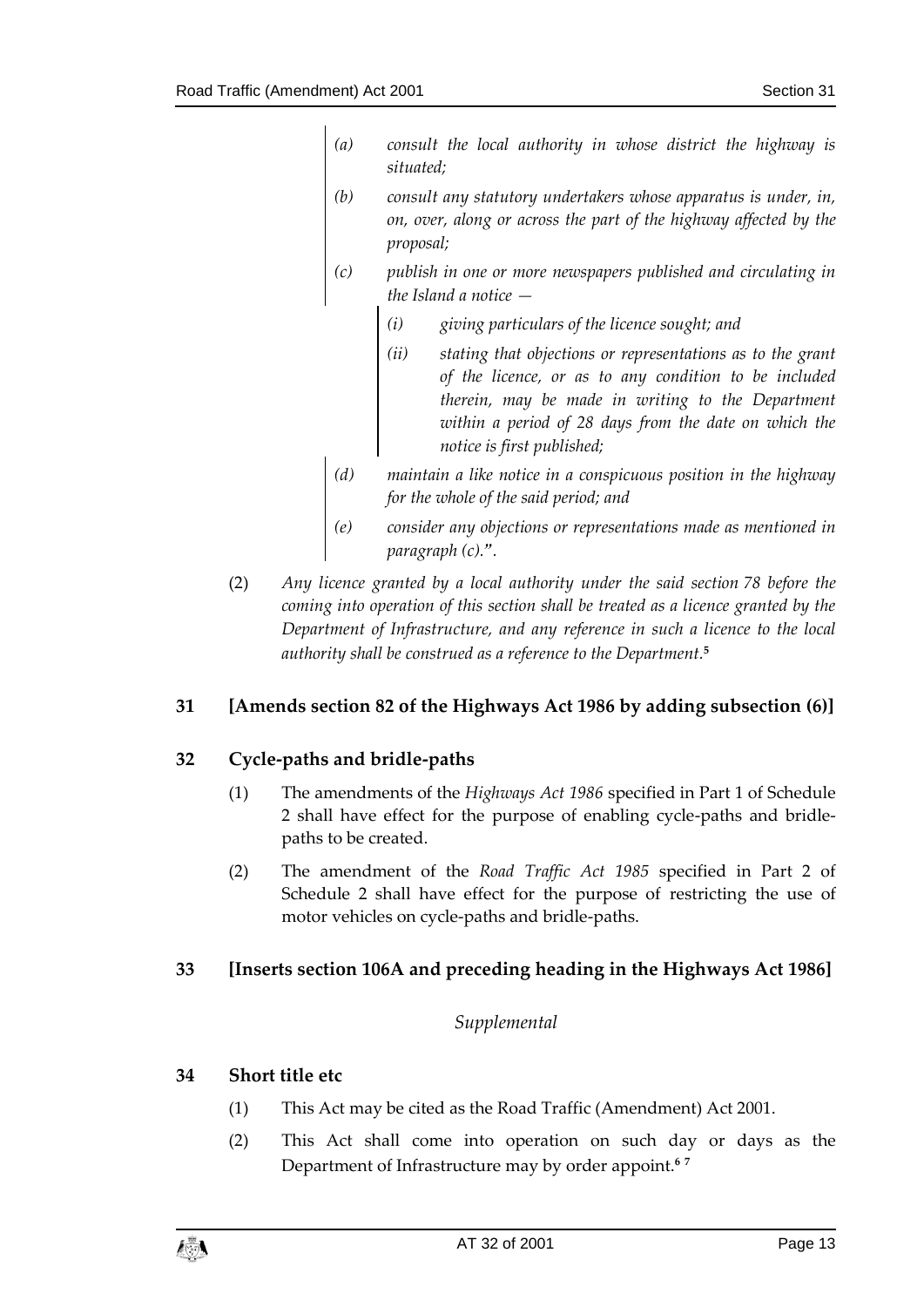(3) The enactments specified in Schedule 3 are repealed to the extent specified in column 3 of that Schedule.

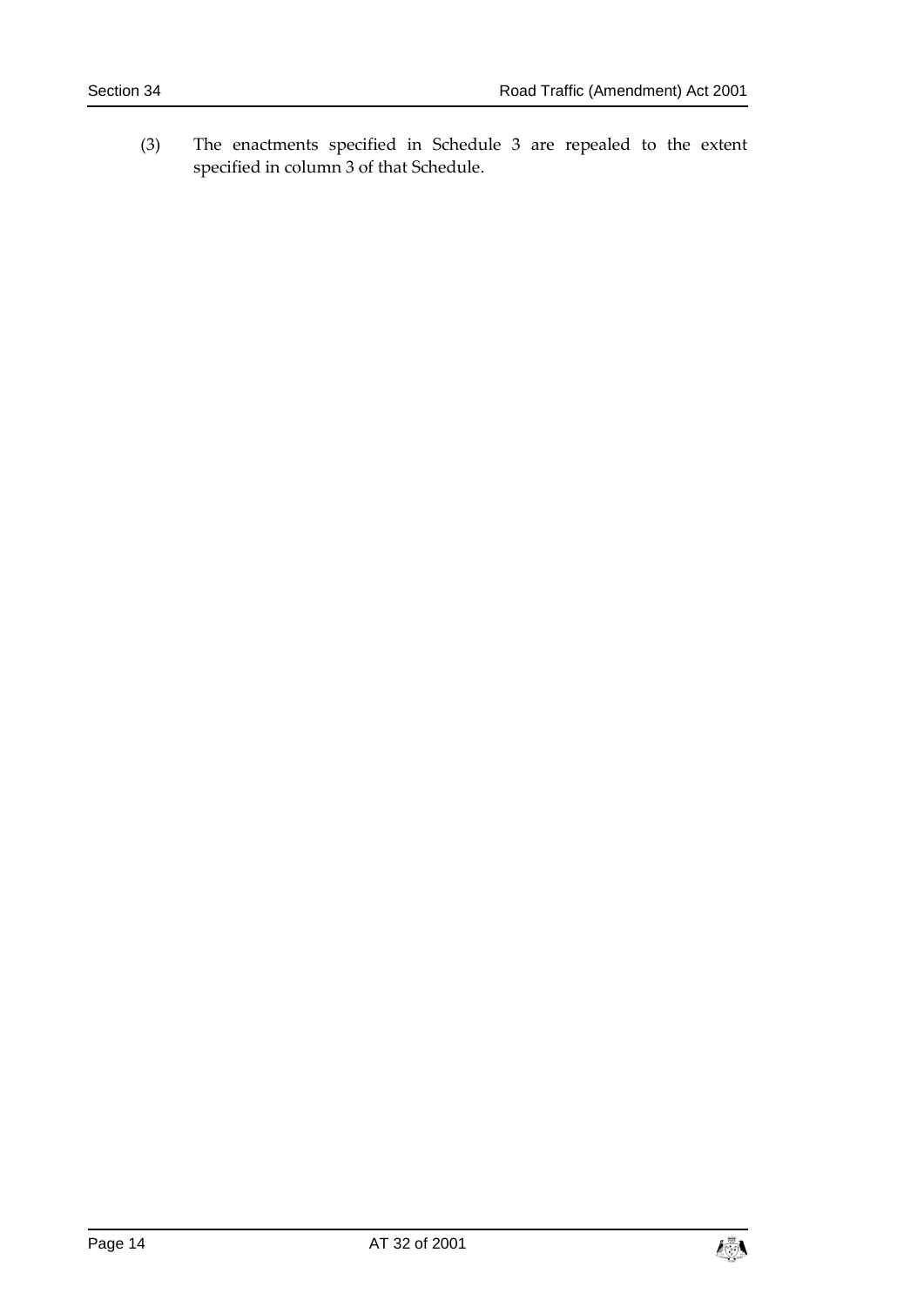## **SCHEDULE 1**

## <span id="page-14-1"></span><span id="page-14-0"></span>**DRIVING TESTS AND LICENCES - AMENDMENTS OF ROAD TRAFFIC ACT 1985**

Section 17

<span id="page-14-3"></span><span id="page-14-2"></span>[Sch 1 amends the following Act — Road Traffic Act 1985 q.v.

## **SCHEDULE 2**

## **CYCLE-PATHS AND BRIDLE-PATHS**

Section 32

## **PART 1 - AMENDMENTS OF HIGHWAYS ACT 1986**

[Part 1 amends the following Act — Highways Act 1986 q.v.]

## **PART 2 – AMENDMENTS OF ROAD TRAFFIC ACT 1985**

[Part 2 amends the following Act — Road Traffic Act 1985 q.v.]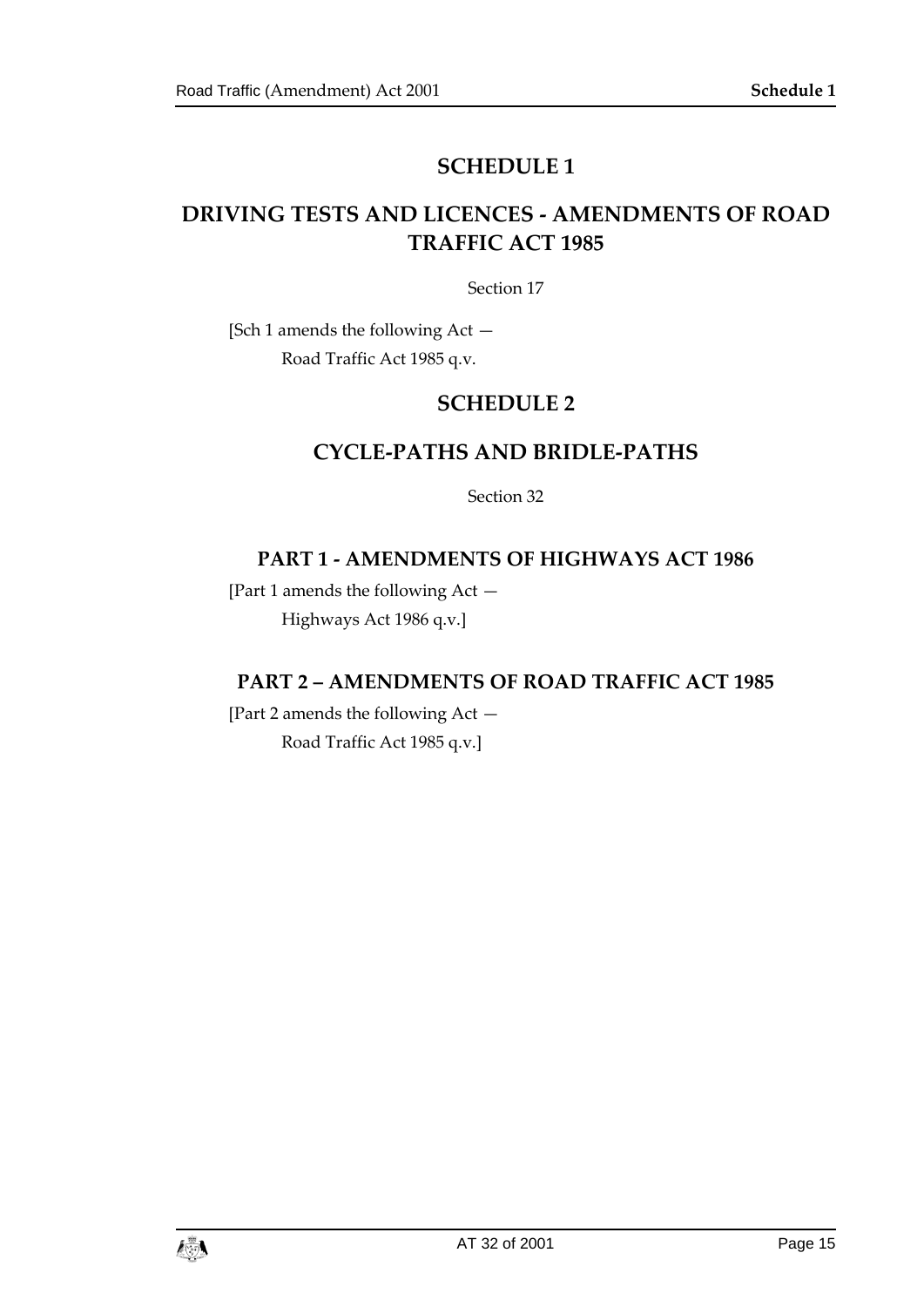## **SCHEDULE 3**

## **ENACTMENTS REPEALED**

Section 34(3)

<span id="page-15-1"></span><span id="page-15-0"></span>[Sch 3 repeals the following Acts wholly —

Road Traffic (Driving Courses) Act 1990

Road Traffic (Amendment) Act 1997

and the following Acts in part —

Road Traffic Act 1985

Road Traffic (Amendment) Act 1996.]

*The amendment set out below is not yet operative —*

| Reference | Short title            | <b>Extent of repeal</b>               |
|-----------|------------------------|---------------------------------------|
| 1986 c.17 | The Highways Act 1986. | In section 55(1), the words from "and |
|           |                        | complies with" onwards.               |

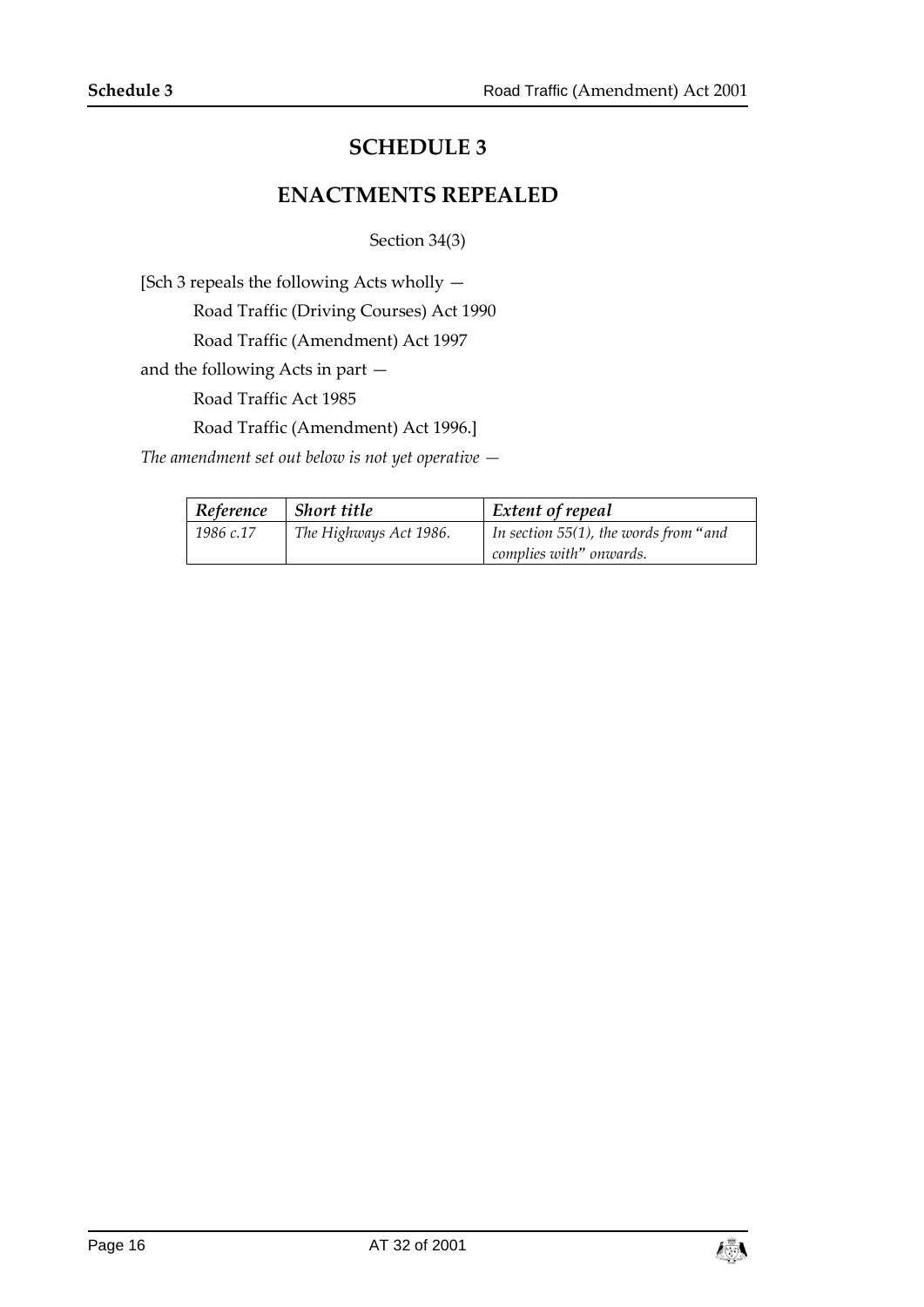## <span id="page-16-0"></span>**ENDNOTES**

1

## <span id="page-16-1"></span>**Table of Endnote References**

**<sup>1</sup>** S 19 not yet in force.

- **<sup>2</sup>** S 28 not yet in force.
- **<sup>3</sup>** S 30 not yet in force.
- **<sup>4</sup>** Definition of "statutory undertakers" amended by SD155/10 Sch 9.
- **<sup>5</sup>** Subs (2) amended by SD155/10 Sch 5.
- **<sup>6</sup>** Subs (2) amended by SD155/10 Sch 5.

**<sup>7</sup>** ADO – see table

| ADO – see table  |                                                            |                   |  |  |  |  |
|------------------|------------------------------------------------------------|-------------------|--|--|--|--|
| <b>SD</b> Number | Provision                                                  | Date in Operation |  |  |  |  |
| SD 0683/2001     | Sections 1, 2, 3, 4, 7, 8, 10, 15, 20, 21, 22, 23, 24, 25, | 1 November 2001   |  |  |  |  |
|                  | 27, 29, 31 and 33.                                         |                   |  |  |  |  |
|                  | Section 34(1) and (2).                                     |                   |  |  |  |  |
|                  | Section 34(3) and Schedule 3, so far as the repeals        |                   |  |  |  |  |
|                  | relating to s 18 and s 24(4) of the Road Traffic Act       |                   |  |  |  |  |
|                  | 1985 and the repeal of the Road Traffic                    |                   |  |  |  |  |
|                  | (Amendment) Act 1997.                                      |                   |  |  |  |  |
|                  | Section 34(3) and Schedule 3, so far as the repeals        | 1 January 2002    |  |  |  |  |
|                  | relating to paras 6(2A) and 6(2B) of Schedule 3 to         |                   |  |  |  |  |
|                  | the Road Traffic Act 1985.                                 |                   |  |  |  |  |
|                  | Section 17, so far as it relates to paras 3, 4, 5, 7 and   | 1 February 2002   |  |  |  |  |
|                  | 8 of Schedule 1.                                           |                   |  |  |  |  |
|                  | Paras 3, 4, 5, 7 & 8 of Schedule 1.                        |                   |  |  |  |  |
|                  | Section 34(3) and Schedule 3, so far as the repeals        |                   |  |  |  |  |
|                  | relating to para $2(1)(a)$ and paras $6(3)$ and $6(10)$ of |                   |  |  |  |  |
|                  | Schedule 3 to the Road Traffic Act 1985.                   |                   |  |  |  |  |
|                  | Section 34(3) and Schedule 3, so far as the repeal         |                   |  |  |  |  |
|                  | of the Road Traffic (Driving Courses) Act 1990.            |                   |  |  |  |  |
|                  | Section 34(3) and Schedule 3, so far as the repeal         |                   |  |  |  |  |
|                  | of s 6(5) of the Road Traffic (Amendment) Act              |                   |  |  |  |  |
|                  | 1996.                                                      |                   |  |  |  |  |
| SD 0359/2002     | Sections 5, 6, 11, 13, 14, 18 and 32.                      | 1 July 2002       |  |  |  |  |
|                  | Schedule 2                                                 |                   |  |  |  |  |
| SD 0834/2002     | Section 34(3) and Schedule 3, so far as it relates to      | 1 December 2001   |  |  |  |  |
|                  | the repeal of the definition of "learner motor             |                   |  |  |  |  |
|                  | cycle" in section 4(4) of the Road traffic Act 1985.       |                   |  |  |  |  |
|                  | Section 17 so far as it relates to para 2 of Schedule      |                   |  |  |  |  |
|                  | 1.                                                         |                   |  |  |  |  |
|                  | Para 2 of Schedule 1.                                      |                   |  |  |  |  |
| SD 0205/2005     | Section 17 so far as it relates to para 1 of Schedule      | 1 April 2005      |  |  |  |  |
|                  | 1, and para 1 of Schedule 1, only for the purposes         |                   |  |  |  |  |
|                  | of making regulations.                                     |                   |  |  |  |  |